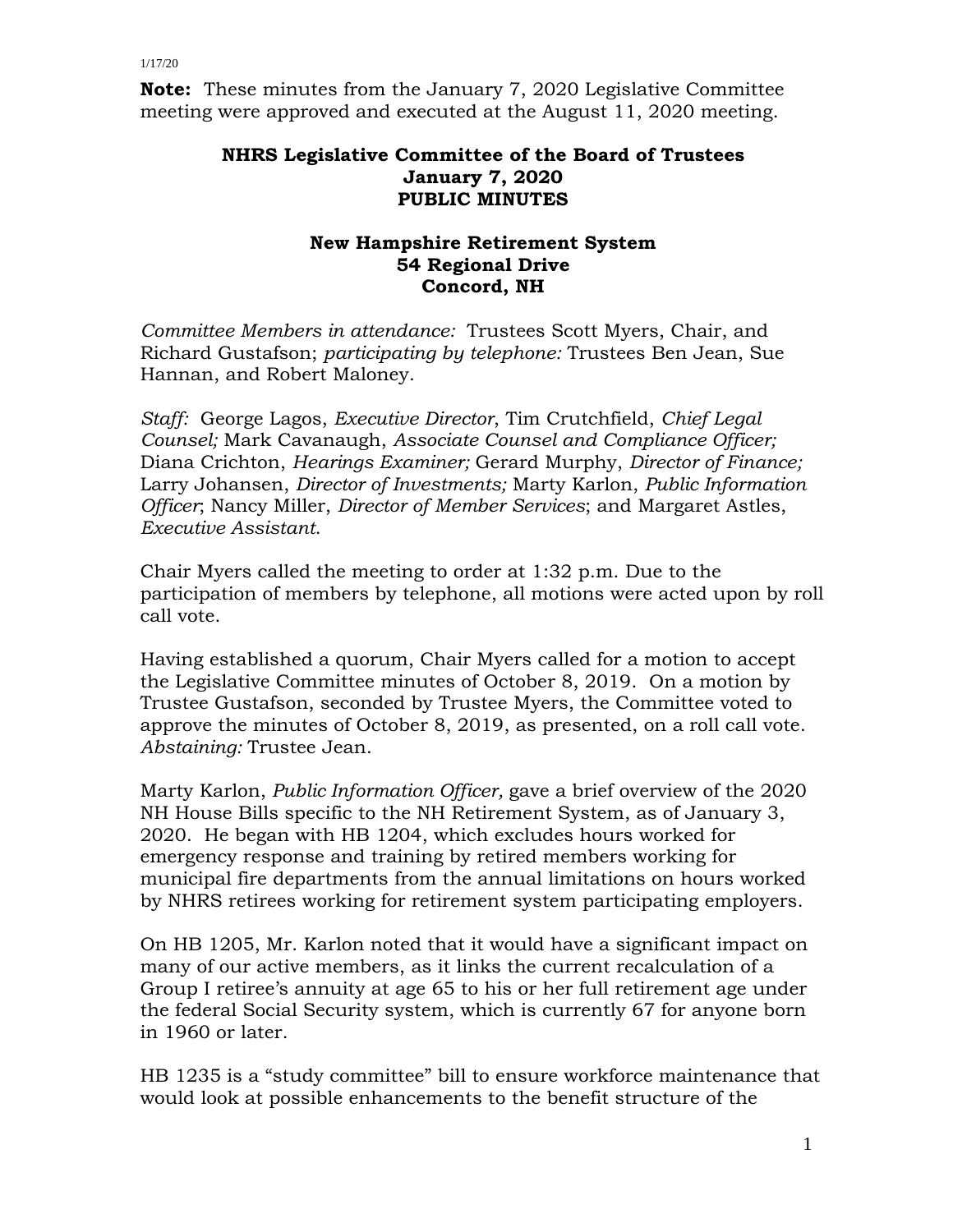retirement system. This bill also makes an appropriation of \$100,000 for the purposes of the study.

HB 1326 requires that the quarterly investment report by the Independent Investment Committee (IIC) to include a description of investment management fees and requires that the IIC reports be published on the system's website. This information is already available each month in the Board's meeting materials.

HB 1341 changes the application of 2011 amendments to certain Group II retirement system provisions for Group II members who are in vested status prior to July 1, 2021. Mr. Karlon noted that this is the most costly legislation introduced this year.

Trustee Hannan joined by telephone at 1:40 pm.

Mr. Karlon explained that HB 1434 would repeal the premium contributions for state and judicial retirees who are Medicare-eligible and receiving state retiree health benefits. This affects NHRS only through the deductions that the system administers.

HB 1447 is a revision to the penalty for an NHRS retiree working part-time for a retirement system employer who exceeds the maximum hours during the calendar year. The revised penalty is a 23% deduction from the retiree's part-time compensation for the remainder of the year. Mr. Karlon noted that the system feels the bill is vague and somewhat unworkable because the annual hours worked are only reported following the calendar year. Chair Myers asked for an explanation of line 10 of HB 1447, which states *"sums deducted shall be paid to the state annuity accumulation fund."* Mr. Karlon replied that the state annuity accumulation fund is the portion of money in the trust fund generated from employer contributions.

Trustee Maloney joined by telephone at 1:45 pm.

HB 1494 eliminates the retirement system offset for workers' compensation benefits applicable to Group I accidental death benefit annuities. This bill also establishes a state death benefit for a municipal or state public works heavy equipment operator killed in the line of duty. The death benefit is \$100,000, and it would not be provided through the retirement system.

HB 1550 extends accidental death benefits paid from the trust fund for Group II members suffering fatal heart attacks.

Mr. Karlon then reported that HB 1561 allows county commissioners to exempt the county chief administrative officer from compulsory NHRS membership.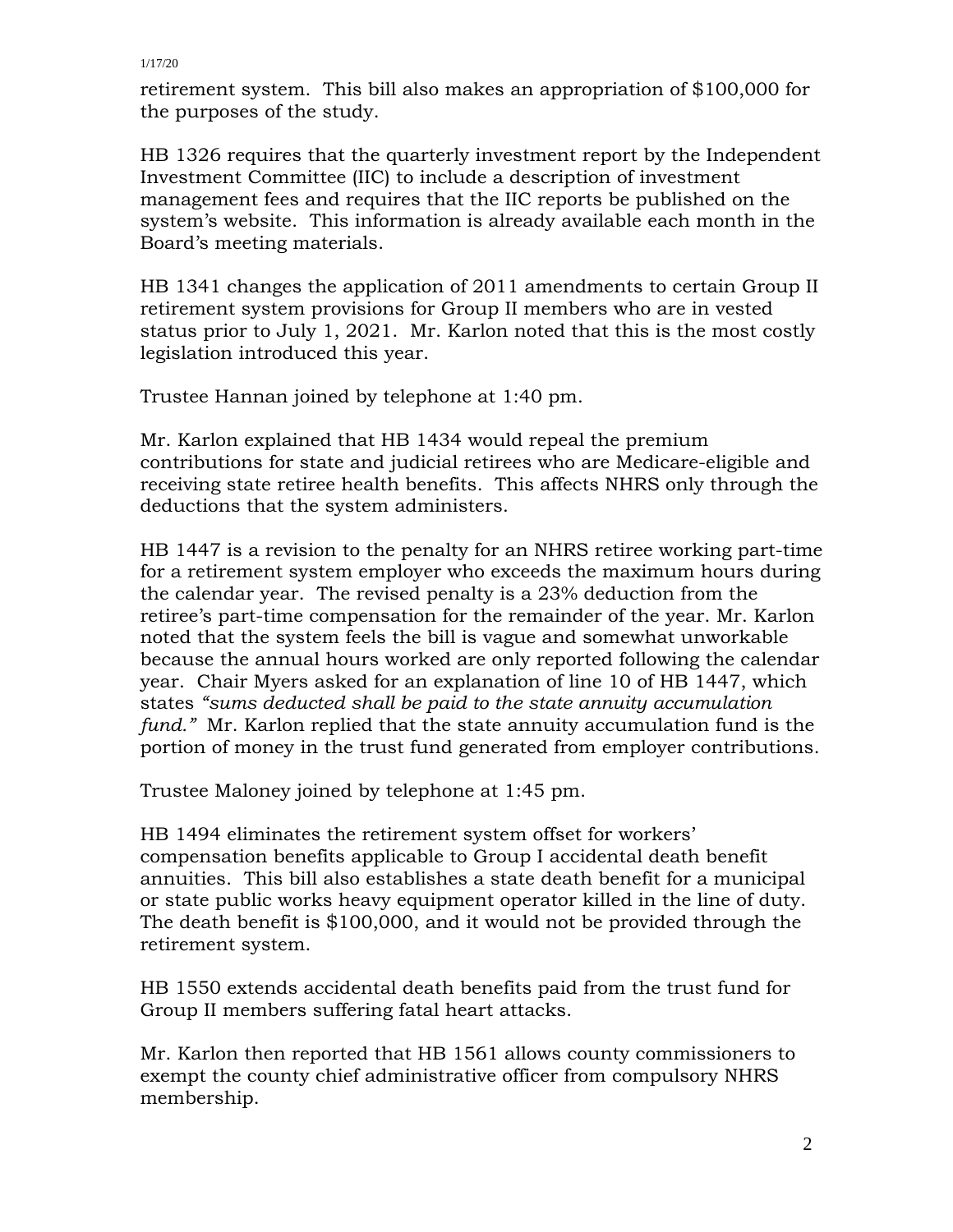HB 1634 exempts members who had a part-time position with another employer concurrent with their full-time employment from the statutory 28-day waiting period on part-time employment with a participating employer following retirement.

SB 543 allows members with at least 10 years of Group II service hired for certain management positions with the state Department of Corrections to continue to be classified as Group II members.

Mr. Karlon then addressed LSR 3020, noting that staff is concerned by this LSR, as in appears to amend the current statutory wording in RSA 100-A:27 to limit the authority to correct NHRS records to only those instances when, due to fraud, a beneficiary's benefit is higher than it should be. In instances where there is no fraud involved, NHRS is unable to determine whether the proposed language in paragraph II is intended to limit the power to correct an erroneously calculated benefit, regardless of whether the error results in a higher or lower benefit.

The proposed legislation appears to eliminate NHRS' authority under RSA 100-A to adjust member records in the ordinary course of business, as required and in accordance with general fiduciary trust law and the Internal Revenue Code, which requires that a member or beneficiary only receive a benefit in the amount to which he/she is entitled.

On a motion by Trustee Gustafson, seconded by Trustee Hannan, the Legislative Committee unanimously voted by roll call to recommend to the full Board that it oppose LSR 3020, because it appears to eliminate NHRS' authority under RSA 100-A to adjust member records in the ordinary course of business, as required and in accordance with general fiduciary trust law and the Internal Revenue Code.

Mr. Crutchfield reported on the ongoing medical subsidy issue relating to authorized medical insurance premium deductions for state retirees. He noted that NHRS utilizes a long-standing administrative practice when paying the medical subsidy on behalf of eligible state retirees and how that payment coordinates with the related premium deductions. NHRS currently pays the full subsidy owed prior to taking any premium deduction. NHRS interprets the phrase in RSA 100-A:52, "shall pay the cost of" as imposing an absolute obligation on NHRS to pay the full subsidy for which a retiree is eligible up to the total medical insurance premium. In a few cases, for retirees eligible for multiple subsidies, the total amount of the subsidy payable exceeds the total medical insurance premium. In that case, NHRS limits the subsidy payment to the total premium and no premium deduction is taken from the retiree's monthly annuity payment.

It is the understanding of NHRS that the State believes that the use of the phrase "which shall be in addition to and notwithstanding any amounts